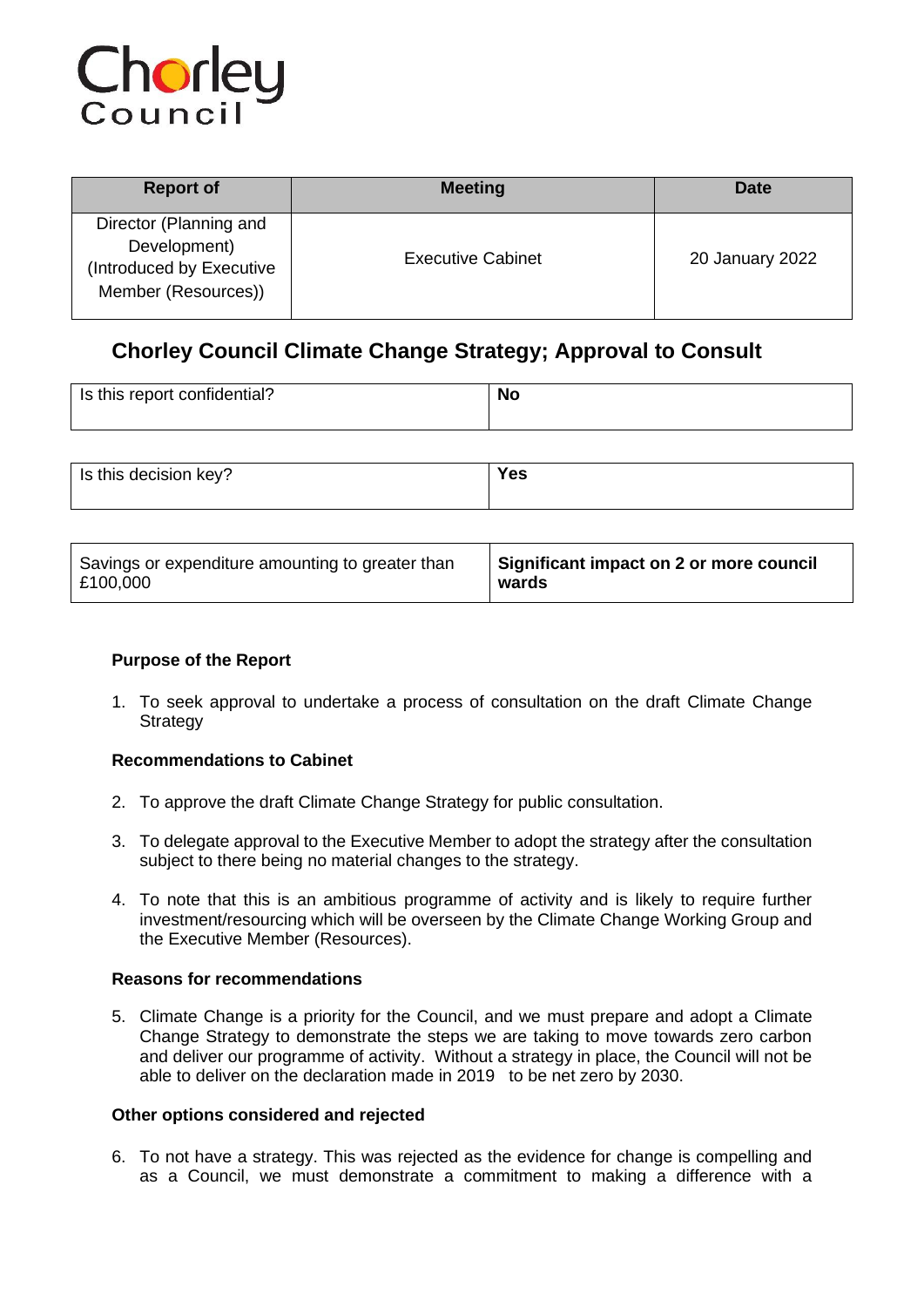programme of activity to deliver tangible outcomes including benefits for nature and reduction in carbon emissions.

#### **Executive summary**

7. The Draft Climate Change Strategy sets out the Council's vision, strategic aims, priorities, and action plan for climate change for the period 2022-24. It is intentionally a non-technical document which aims to set out in an accessible format what we want to deliver for Chorley and how we will go about it.

## **Corporate priorities**

8. The report relates to the following corporate priorities: (please bold all those applicable):

| Involving residents in improving their local<br>area and equality of access for all | A strong local economy                                                                      |  |
|-------------------------------------------------------------------------------------|---------------------------------------------------------------------------------------------|--|
| Clean, safe, and healthy communities                                                | An ambitious council that does more<br>to meet the needs of residents and<br>the local area |  |

# **The Climate Change Strategy**

- 9. The Climate Change Strategy is a non-technical document which sets out the vision (to achieve net zero by 2030), strategic objectives and priorities for climate change.
- 10. The vision for the Climate Change Strategy is as follows;

## **Our goal as a Council is for the borough to be net zero by 2030**

- 11. There are 5 Climate Change Objectives;
	- To understand the carbon footprint of both the Council's activities and the Borough as a whole, now and in the future, so we can develop robust plans and track our progress
	- To dramatically reduce our carbon emissions as a Council and be an ambassador for change.
	- Work with our residents, partners, and local businesses to influence behaviour and deliver local projects to drive down the carbon footprint of our Borough.
	- To significantly increase the tree coverage across the borough and promote nature recover
	- Enable Chorley to be climate resilient and better equipped to cope with changes in the natural environment including extreme weather events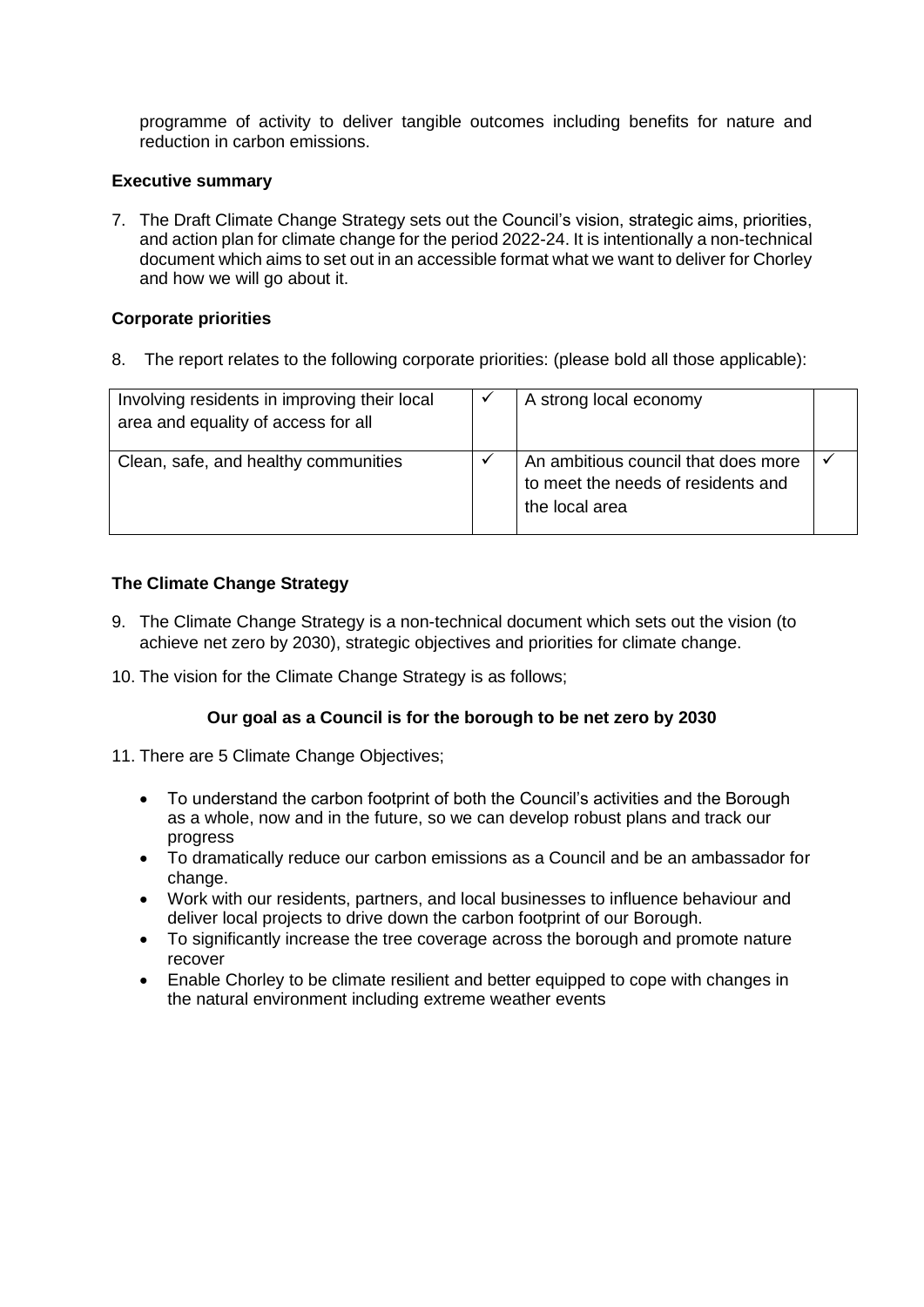- 12. There are nine priorities which are incorporated into the strategy action plan which is at the back of the document, which includes 40 projects or schemes and is therefore an ambitious programme of activity.
- 13. The strategy action has been informed by the Green Task Group of Overview and Scrutiny, the priorities identified by the Climate Change Working Group plus a series of workshops held with officers and Elected Members

## **What the strategy will deliver**

- 14. Key works within the strategy action plan include:
	- a. The establishment of a long-term Council Asset decarbonisation action plan
	- b. Community training and engagement through community events, school visits and online communications
	- c. Continuing work with organisations such as LCC, NW Energy Hub and community groups
	- d. Continue to lobby government to improve the sustainability of policy such as planning policies
	- e. Integration of building sustainability policy within council policy
	- f. The completion of a Chorley and South Ribble Waste Strategy which will include actions such as single use plastic audits within the Council
	- g. Annual carbon footprint audits of the Council and the Borough

## **The Chorley Council Carbon Footprint Report**

15. Accompanying the strategy is the Chorley Council Carbon Footprint Report (Appendix Two). This is a report which is considered best practice and is data which Councils are expected to make available. It will inform the investment in our assets with a view to achieving decarbonising our buildings, vehicles, processes and so forth.

## **Our Consultation Strategy**

- 16. It is anticipated this strategy will attract a lot of media and public attention therefore it is important we have a plan for the consultation and maximize ways to promote engagement. We know already following recent events we have held that young people are very passionate about climate change and are keen to see the strategy and give the Council constructive feedback.
- 17. The consultation will be set up using CitizenSpace (online), using a series of multiple choice and open-ended questions. Citizenspace allows us to download all the feedback from the survey for analysis to help inform future plans and the CitizenSpace survey link is easily shared on other digital platforms, with the option to create a paper/pdf version of the consultation where required.
- 18. There will be many opportunities for Elected members to get involved in the consultation. All members will be provided details of how to submit feedback via the online portal, officers will hold drop in sessions for Elected Members to ask questions and for more detail on the measures within the strategy, and we will ensure Parish Councils are involved too with a presentation at Parish Liaison meeting and full details sent to all Parish Clerks.
- 19. A range of communications channels will be used where appropriate to reach a range of audiences, to include: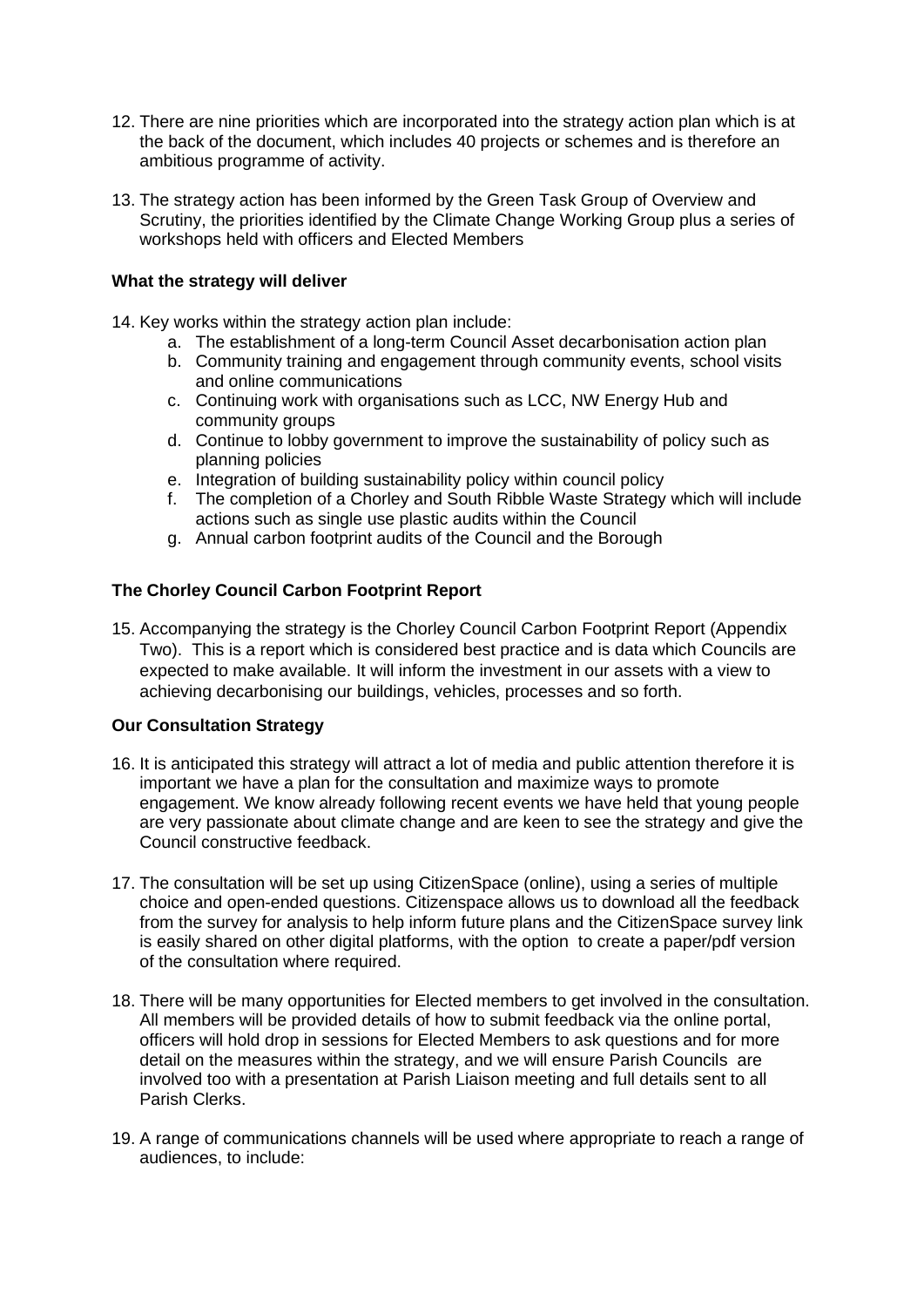- Press releases to local and regional press, plus news section of the Chorley Council website
- Social media on the Chorley Council Facebook, Twitter, and LinkedIn channels (including sponsored Facebook posts to reach those that do not follow the Chorley Council social media channels),
- Emails to those who have consented to emails via MyAccount
	- o Those subscribed to receiving consultations (approx. 4000)
	- o Those subscribed to receiving business news (approx. 3000)
	- o Those subscribed to receiving information on council news and events (9000)
	- o Direct emails to parish council and schools for inclusion in their newsletters.
	- $\circ$  Inclusion in 'In the Know'
- Website content (Climate Change pages, and news section of Chorley Council website).
- Specific bodies including LCC, NW Energy Hub, Friends of the Earth, NW Community Energy Group and Churches Against Climate Change
- Engagement with schools in the Borough to get the feedback of pupils/a younger audience.
- Potential for drop-in sessions / in person feedback and tie in with other related events where the views of residents can be captured.
- All Elected Members and Parish Councils will be emailed the details and encouraged to engage.
- 20. Following Executive Cabinet approval, we will prepare the materials and run a consultation for 8 weeks early February 2022 to the end of March 2022, to give plenty of time for engagement & feedback and then take a report to the Executive Member ( Resources /Climate Change) for approval to adopt.

## **Comparison against grading systems**

- 21. Numerous organisations have compiled scoring criteria for Local authority action plans. Grading platforms include the Friends of the Earth 50 Point Climate Action Plan for Councils and the more recent Climate Emergency UK Council Climate League.
- 22. This strategy has been compared against both grading systems to ensure its robustness compared to other Councils and against the expectations of the public. All feasible actions have been added to the programme, factoring in the current workload of specific teams.

## **Climate change and air quality**

- 23. The work noted in this report has taken all efforts to mitigate the effects of climate change and low air quality. This work encompasses all Council work, actions, and aims towards the mitigation of climate change and sustainability
- 24. As a remediation effort, the strategy has been designed as a digitally friendly document to limit the requirement for printing

## **Equality and diversity**

25. Overall, the Climate Change Strategy will have a positive effect on sustainability, reputational and health impact assessments. The equality impact assessment shows that the strategy has no significant impact on different groups within the community.